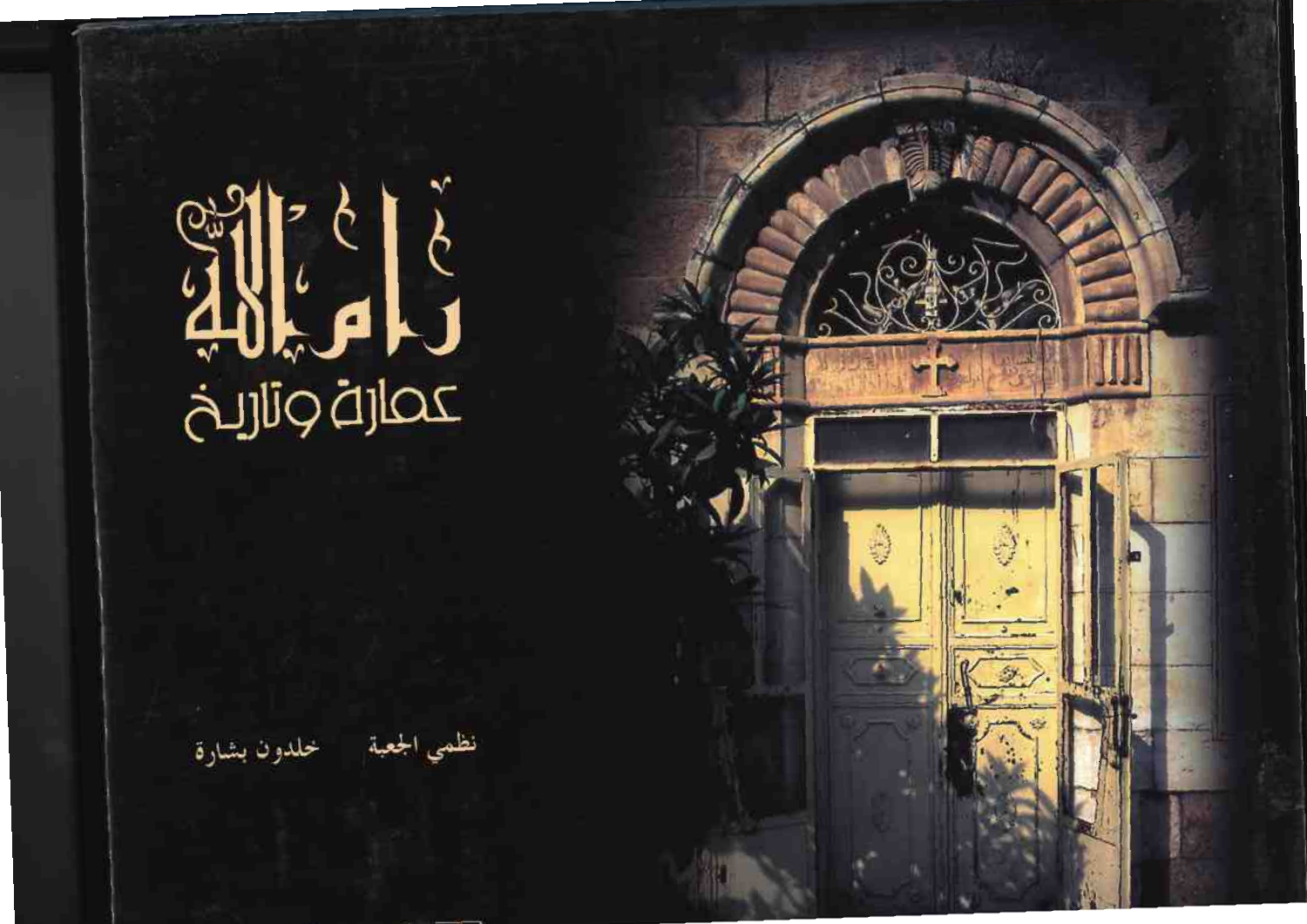# 



سلسلة رواق في تاريخ العمارة في فلسطين

 $\overline{4}$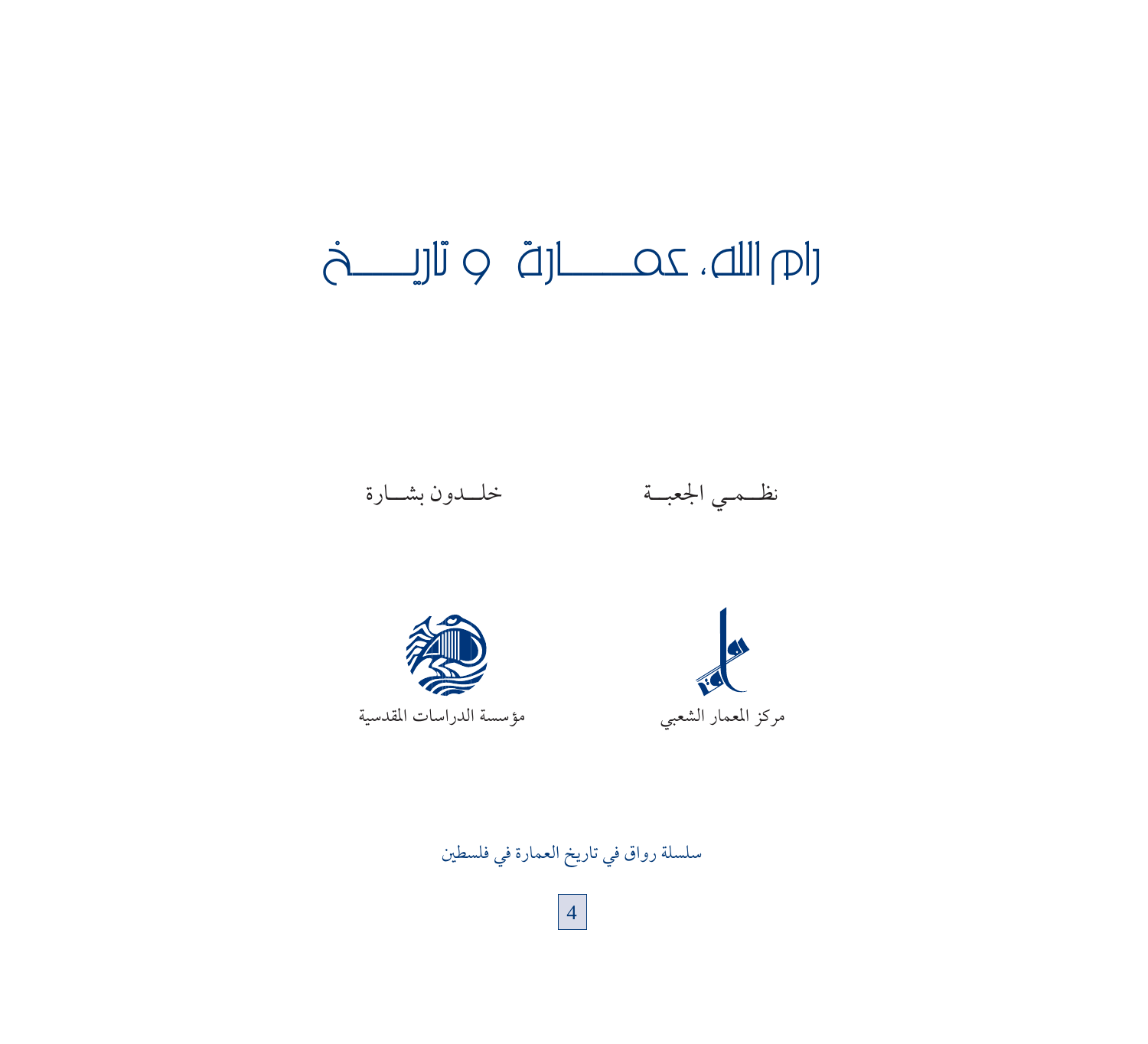### سلسلة رواق في تاريخ العمارة في فلسطين # 4 محرر السلسلة: سعاد العامري

رام الله، عمــــــــــــارة وتاريـــــــــــخ © حقوق الطبع محفوظة **رواق ،** 2002

ISBN: Cloth - 0-88728-284-9 Paper - 0-88728-285-7

الناشر :

رواق: مركـز المعمـار الشعبي ص.ب 212 ، رام الله، فلسطين تلفون: 6887 2240 972  $97222406986:$ فاكس riwaq@palnet.com : بريد الكتروني صفحة الكترونية : http://www.riwaq.org

مؤسسة الدراسات المقدسية ص.ب 54769، القدس91457 ، فلسطين تلفون: 6366 582 972  $97225828901:$ فاكس ips-quds@palnet.com : بريد الكتروني

تصميم: أضواء للتصميم والمونتاج الفني، رام الله تصوير : خلدون بشارة و جورجيو بالميرا صفحة الغلاف: مدخل دار بولس جريس العجلوني (1914)، تصوير جورجيو بالميرا

بدعم من مؤسسة فورد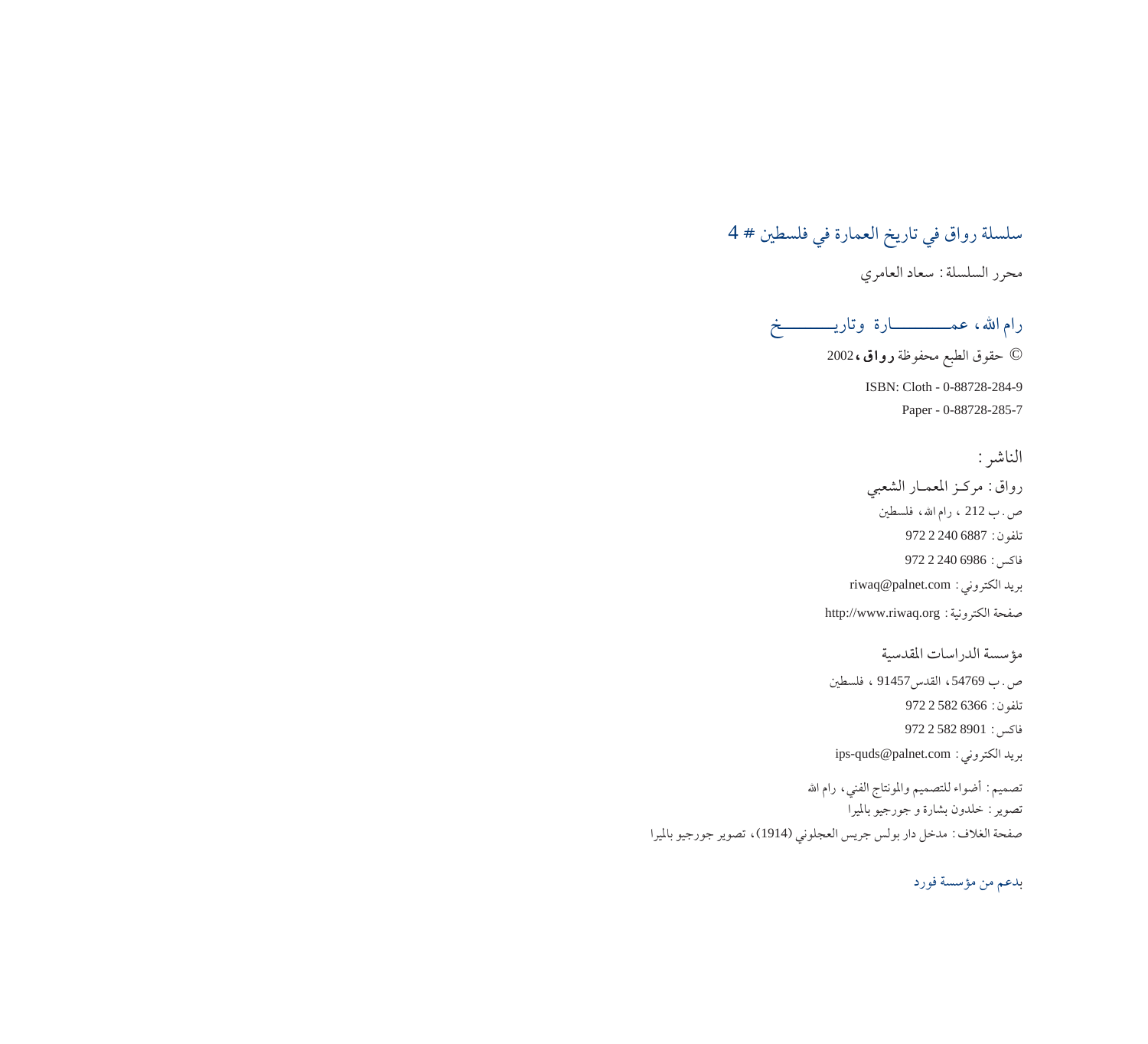### فهرس المحتويات

|       | $\cdot$ 1 |
|-------|-----------|
|       | $\cdot$   |
|       | $\cdot$ 3 |
|       | $\cdot$ 4 |
|       | .5        |
|       | .6        |
|       |           |
|       |           |
|       |           |
|       |           |
|       |           |
|       | $\cdot$ 7 |
| خاتمة |           |
|       |           |
|       |           |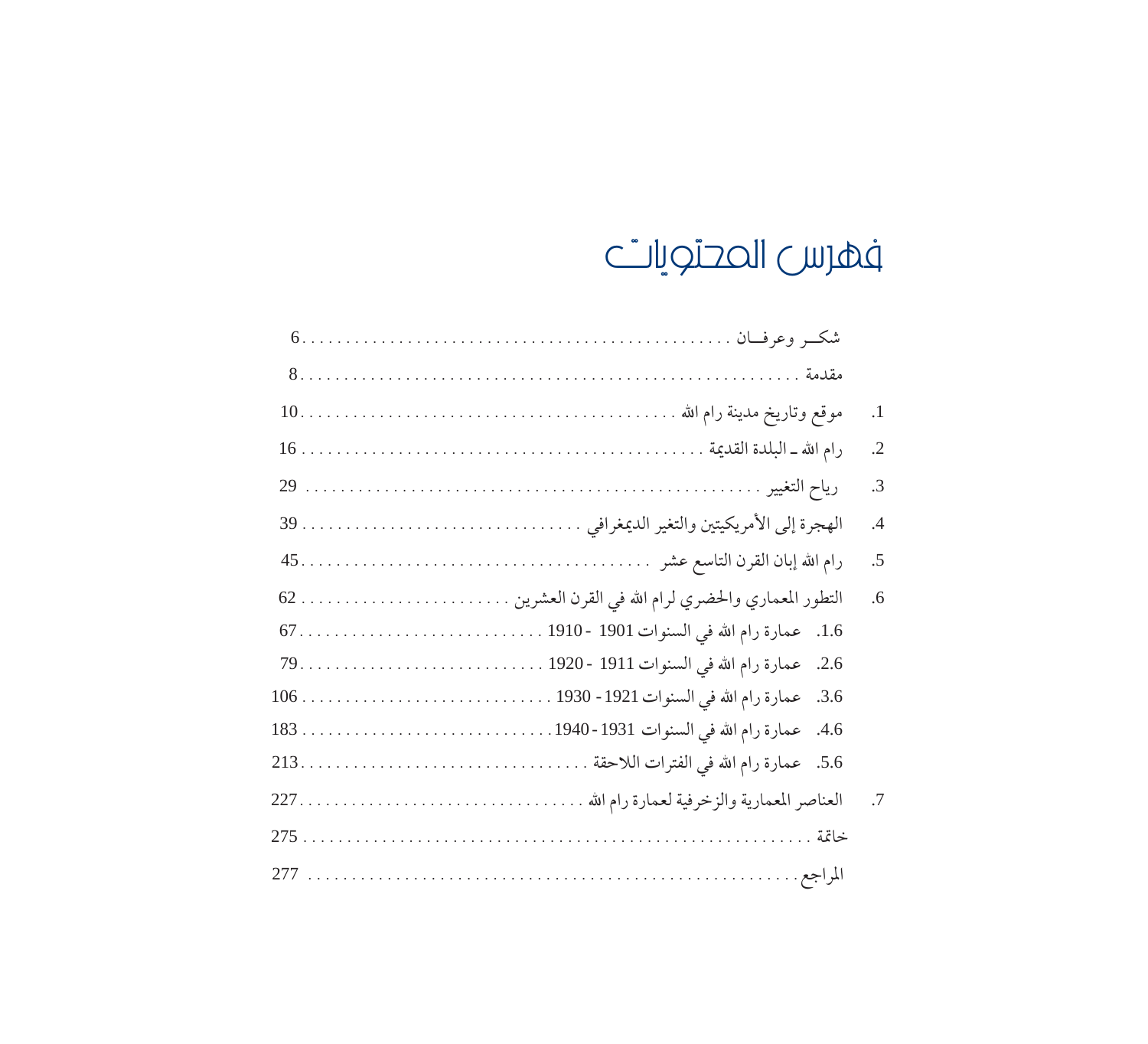

## 

كما هو الحال في الكثير من مشاريع رواق، بذل كثيرون الجهد الكبير ليرى هذا الكتاب النور، فما كان لهذا العمـل أن يتم لولا التبرع السخى من مؤسسة فورد لنشـر هذا الكتاب . كما لا يسعنا إلا أن نتقدم بجزيل الشكر والامتنان إلى سكان رام الله، ومجلس بلديتها الذين أسهموا بلا تردد، في تذليل العقبات التي كانت تعترض طريقنا.

ونحن مدينون بالشكر ، أيضاً، للجهد العظيم الذي بذله طلبة العمارة من جامعة بيرزيت في جمع المعلومات: زهراء الزواوي، ونورهان أبو جدي، ونانسي جابر، وفراس رحال الذين قاموا بتسجيل المباني التاريخية في مدينة رام الله سنة 1994، ومحمد أبو الرب، وإيهاب حدرب اللذان قاما بمسح الكثير من أعمال الحديد والزخارف المعدنية سنة 1999، كذلك نشكر فرحات مهوى، وفداء توما، اللذين شاركا في إعداد بعض المخططات المعمارية والخرائط الواردة في الكتاب، كما نشكر نورجيهان رياض على جهدها الذي بذلته في إخراج المخططات والمقاطع المعماريـة وتحضيرها للنشر، لقد عملوا جميعاً بلا كلل، على الرغم من الظروف الصعبة التي أحاطت المشروع.

نخص بالشكر، أيضاً، الأستاذة ڤيرا تماري التي لم تبخل علينا بخبرتها الطويلة في تاريخ الفنون بالنصح والتوجيه في كتابة مقدمة الزخارف . وكذلك المهندسة لينا صبح التي زودتنا ببعض رسوماتها الفنية، والمصور الإيطالي جورجيو بالميرا لتصويره الكثير من الصور الواردة في الكتـاب، كما نشكر السادة شركـة أضواء لعملهم التصميـم الجرافيكي للكتاب، والسيد عبد الرحمن أبو شمالة لتدقيقه اللغوي، والقرّاء السادة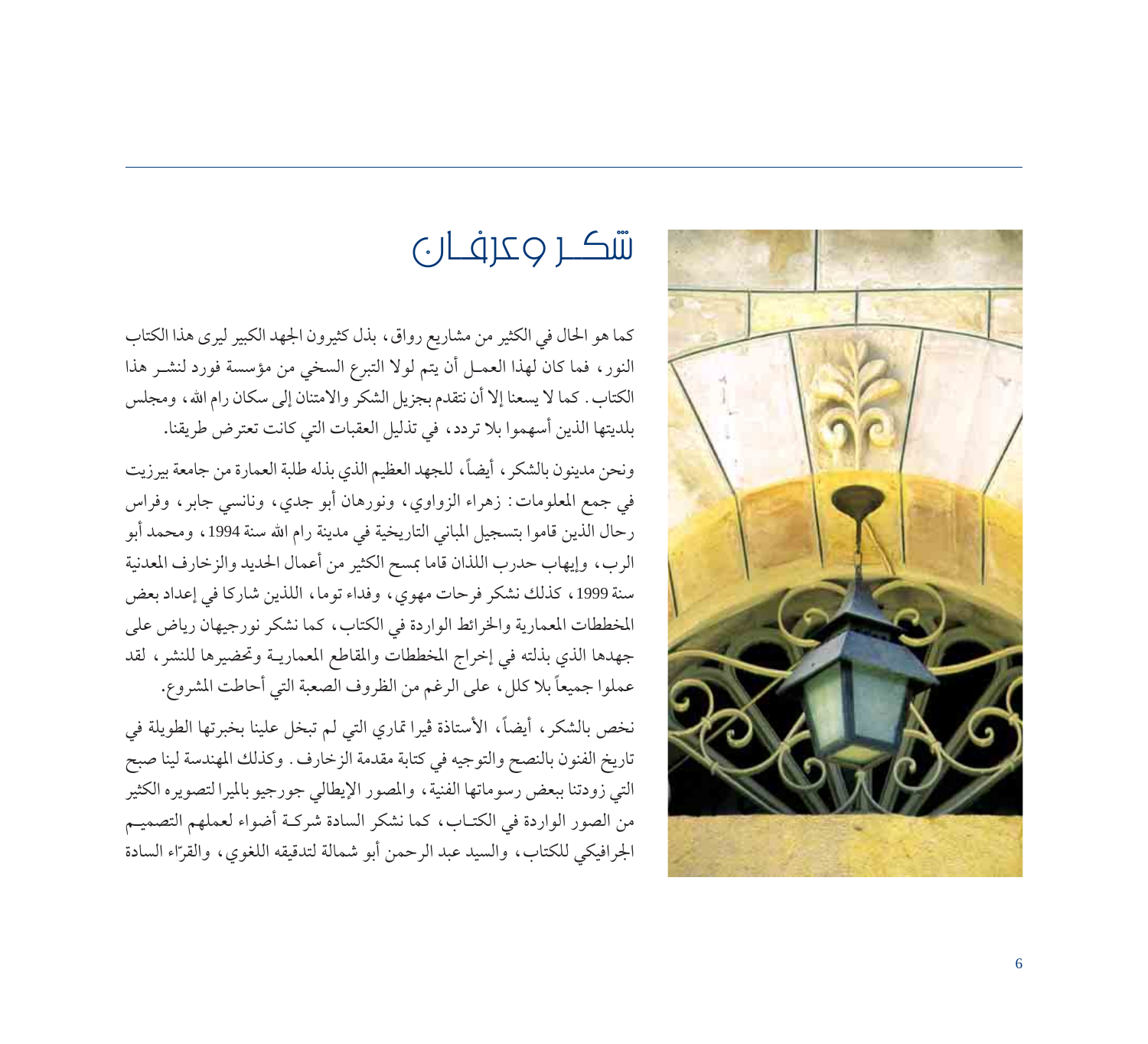سليم تماري، وعصام نصار، وزياد خلف، ومهند أبو حديد، ولا ننسى الآنسة كرسي جيل التي رافقت المشروع منذ بدايتــه وأولته الاهتمام الكافي والمتابعــة الدقيقة . كذلك نشكر عائدة عودة لمعلوماتها القيمة حول تاريخ رام الله . ولا بد من شكر المرحوم إلياس البابا الذي لم يبخل علينا بوقته ومعلوماته عن الملكيات والمسميات أثناء عمله في قسم المساحة في بلدية رام الله .

وفي النهاية، لا بد من التأكيد على أن هذا الكتاب كان فكرة الدكتورة سعاد العامري التي لولا تبنيها ودفعها له وتدقيق النصوص ومراجعتها باستمرار لما قدر له أن ينجز .

لكل هؤلاء الشكر والتقدير.

نظمي الجعبة و خلدون بشارة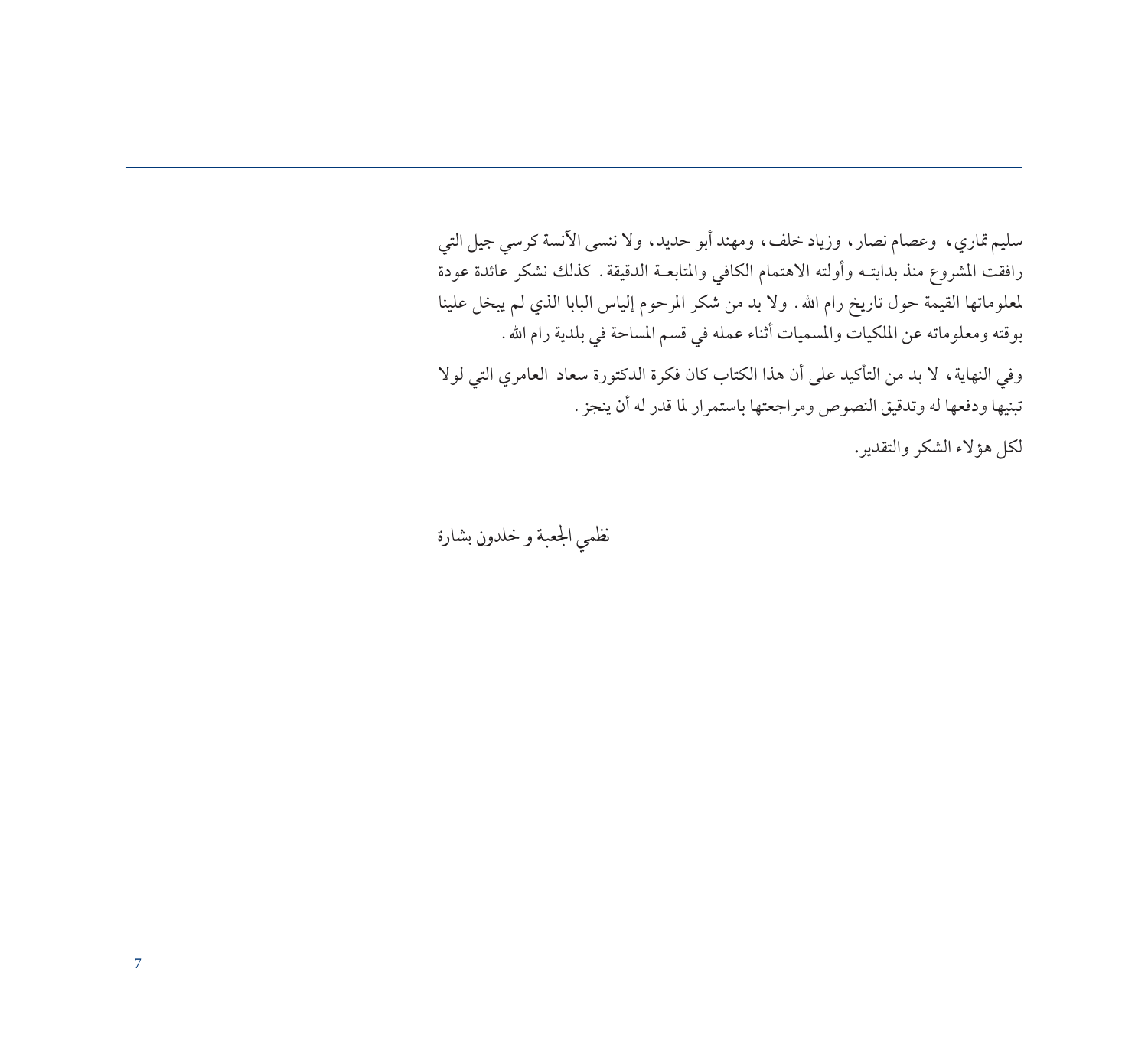

### <u>OĎCOĎ</u>

«رام الله ، عمارة وتاريخ» ثمرة عمل دؤوب، وهو جزء من سلسلة رواق في تاريخ العمارة فـي فلسطين، وهذا العمل هو الأول من نوعه في رواق ـ مركز المعمار الشعبي، حيث أتاح السجل الوطني للمباني التاريخية، والذي بدأه رواق في رام الله سنة 1994، كمَّاً من المعلومات المعمارية والتاريخية المهمة حاولنا من خلالها إعادة قراءة تاريخ رام الله بشكله المعماري جنباً إلى جنب مع الأشكال الاجتماعية والثقافية . إن هذه الدراسة متخصصة ، وتقتصر على التأريخ لرام الله وعمارتها القديمة فقط.

تعتمد الدراسات التاريخية، عادةً، على المراجع التاريخية بجميع أشكالها من كتب، ووثائق، وتقارير الرحالة، بالإضافة إلى التاريخ الشفوي المتناقل عبر الأجيال. وقليلة هي الأبحاث والدراسات التاريخية التي تحاول الدمج بين هذه المصادر وما خلفته الأجيال من مخلفات مادية، هي أجدر بالتصديق من أي مصدر للتاريخ، وشاهد مادي عليه . هذا هو الحال في هذه الدراسة، فقد قمنا بتتبع المصادر التاريخية ومقارنتها بما تبقى من عمائر في رام الله، بهدف الوصول إلى تاريــخ منطقى لتطـور رام الله، ووضع تصور عن حياة أهلهــا وتفاعلاتهم الثقافية والإنسانية . ولا يعني ذلك، ولا بأي شكل من الأشكال، إهمال أي من المصادر التاريخية السالفة الذكر ، فقد حاولنا وضع الرواية الشفوية وحتى الفلكلورية منها ومحاولة تفسيرها، أو تركها للمستقبل ليكشف عن مدى صحتها.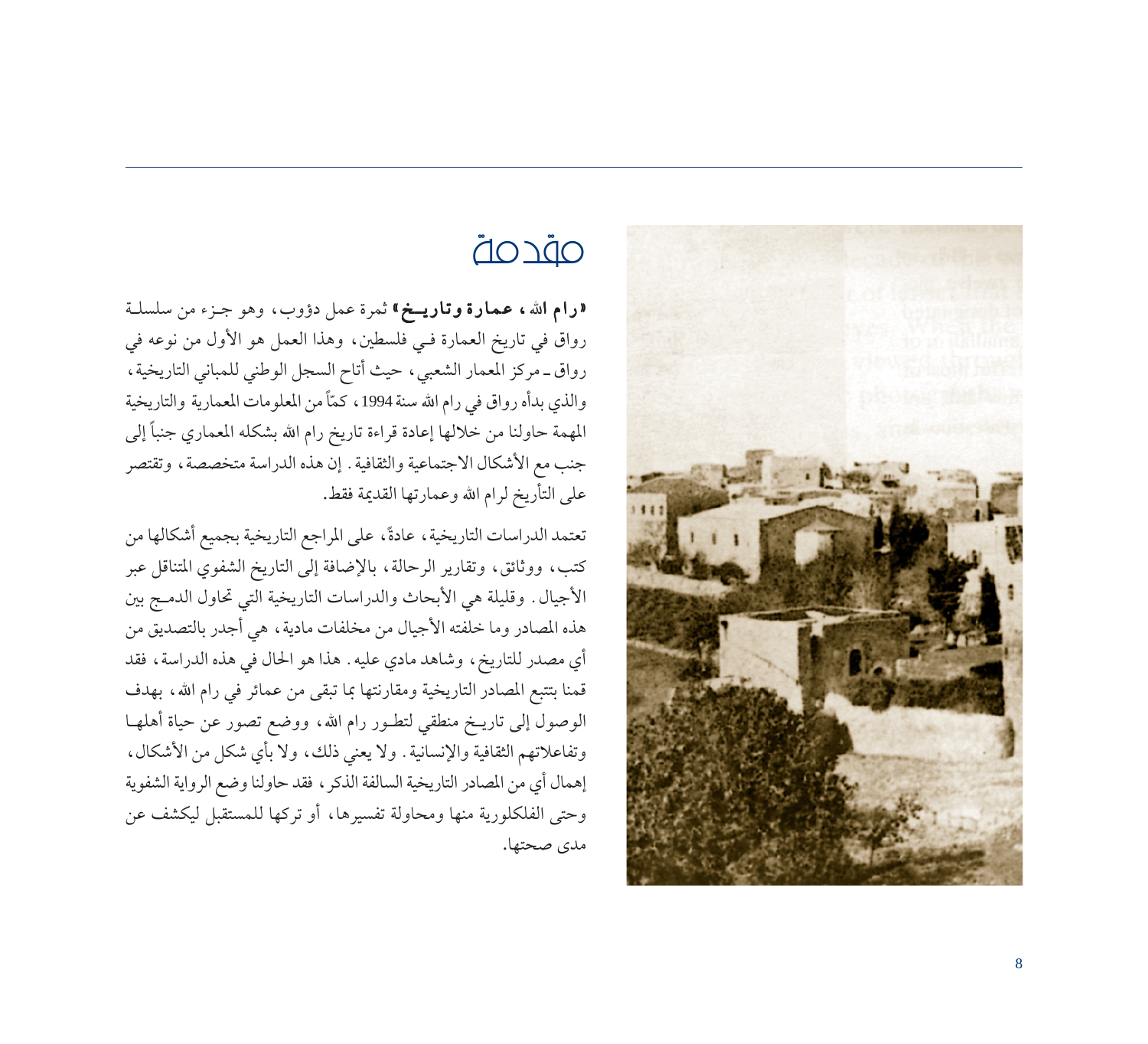إن لرام الله خصوصيـة جغرافيــة وثقافيـة مميزة، جغرافياً تعتبر رام الله مصيف فلسـطين الأول، لما حباها القدر من طبيعة خلابة، وغطـاء خضري رائع الجمـال . أما من الناحيـة الثقافيـة، فعدا عن كون رام الله ذلك البلد الواعد، فقد شكلت عنصر جذب مهماً لمختلف الثقافـات، الذي رفـدها بأشكال معمـارية وثقافيـة جديدة . كذلك، فإن حركـة أهل رام الله داخل الإمبراطورية العثمانية وخارجها، جعلت من هذه الفسيفساء الثقافية لوحة كاملة التعقيد، لا يجرؤ على حلها أو فهم مضامينها إلا متهور أو متبصر.

يمكن قراءة الهجرة إلى ما وراء البحار قراءة سطحية على أنها سعى إلى تحسين الأوضاع الاقتصادية، أو حب المغامرة والاكتشاف، وحقيقة الأمر إن الهجرة من رام الله كانت «هجرة إلى الشمال» نحو التغييـر ورفض الواقع والبحث عن المجهول وإرسـاء تقليد من الصعب بمكان تجاوزه. هذه الهجرة التي تمتاز بها رام الله أثرت بشكل كبير، كما سنرى، على حياة أهلها، وسارعت في اختزال التاريخ والجغرافيا في هذه البقعة.

ومن أجل الوصول إلى قراءة معمـاريـة واضحـة المعالـم لرام الله، سنستعرض في الفصول القادمة، وبطريقة نقديـة، المحطـات الرئيسـة في تاريخها، منـذ وجدت وحتى أصبحت في يومنا هـذا محط أنظـار الجميع، كمركز يزخر بالنشاط الثقافي، والسياسي، والاقتصادي، والاجتماعي المتميز. ومن الجدير بنا ذكره، أن هذه الدراسة اعتمدت على البيانات الواردة من المسح الميداني لحوالي 400 بناية أنشئت قبل العام 1945 ، وبالتالي اعتبرت بنايات تاريخية حسب تعريف السجل الوطني للمباني التاريخية في رواق، وقد تكون في هذه البيانات نسبة مقبولة من الخطأ في ظل ظروف التجربة الأولى في عمليات التسجيـل والتوثيـق المعماري. كذلـك، فإن هذه المعلومات، وخاصة المسميات والملكيات وتاريـخ البناء، قابلة للخطأ، حيث اعتمد بعضهـا على رواية المالك الحالي أو المستأجر، الأمر الذي يجعل من الصعوبة بمكان التحقق بالكامل من صحة هذه البيانات.

قد يبدو من السهل دراسة رام الله، فهذه القرية «المدينـة» لـم تكن، قبل قرون قلَّة، على الخارطة . وحتى عندما وجدت على تلك الخريطة كانت قرية عادية إلى جانب مئات القرى والمدن الفلسطينيـة الأعرق والأشهر على جميع المستويات. هذا ظاهر الأمر ، أما باطنه فأعقد وأصعب، فمما لا شـك فيه أن التكـدس للحـالات الثقافيـة في زمن بسيط وجغرافيـة محدودة ضاعفت من صعوبة هذا البحث. فقد اختزلت رام الله الزمن والجغرافيا، بحيث هضمت حضارات سابقة، ودخلت في صراع مع المدنية والحداثة في قرنين من الزمان أو ما ينيف، الأمر الذي قد يفسـر وجود البيوت الفلاحية من الفترة العثمانيـة، ووجـود تفاصـيل فنية وزخرفية تحاكي العمارة المملوكيـة والأيوبيـة، وحتى منها ما يمكن إرجـاع أصوله إلى الفترات الكلاسيكية.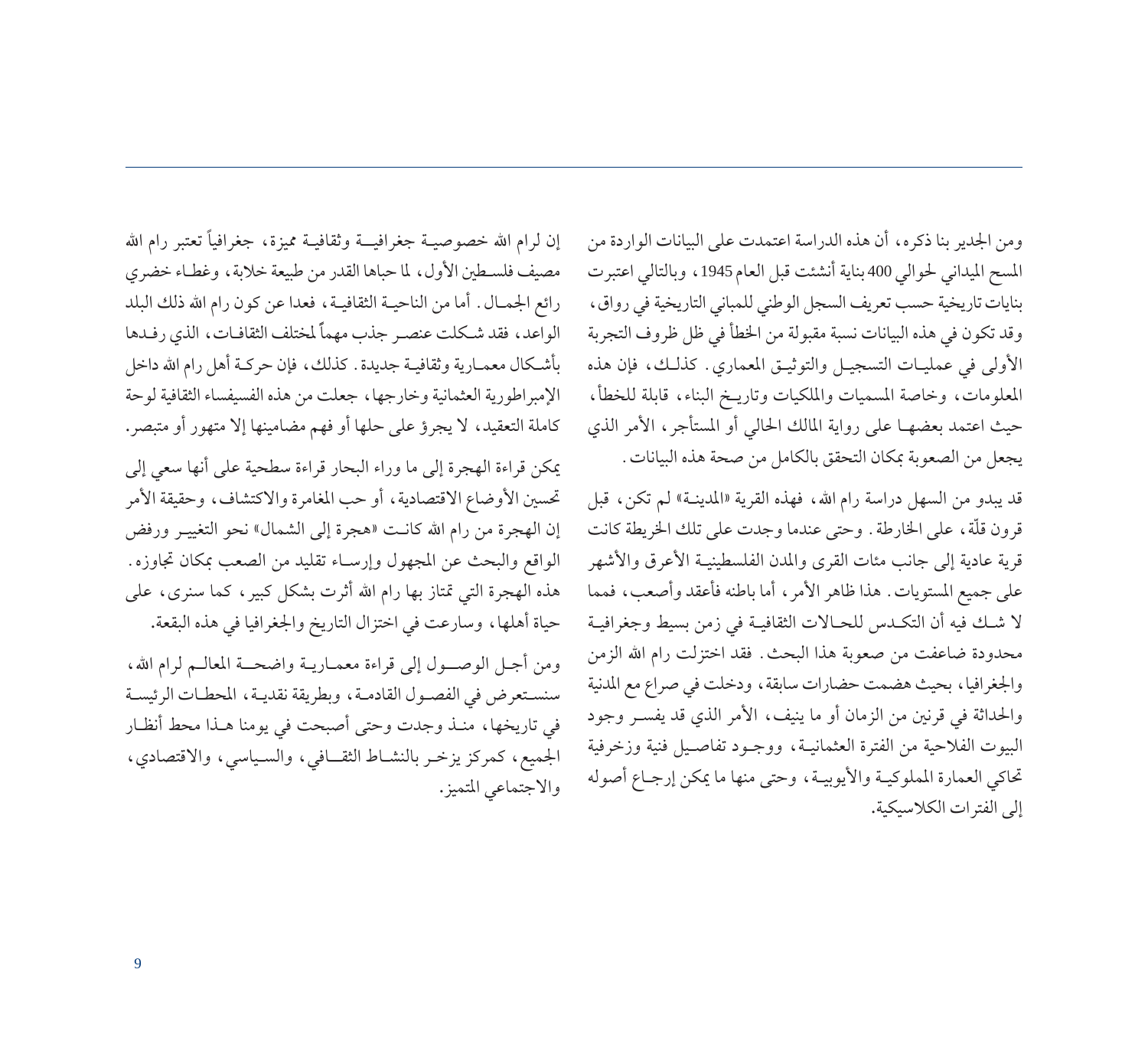### قائصة الحراجع

- .1 أبو ريا، خليل أيوب. **رام ا**¶ **ً قديما ً وحديثا**. مطبوعات الاتحاد الأمريكي لرام ا¶ فلسطين، .<sup>1980</sup>
- .2 أحمد، فتحي. **تاريخ الريف الفلسطيني في العهد العثماني** ً . منطقة بني زيد نموذجا، رام ا¶، .<sup>1992</sup>
- .3 الجهاز المركزي للإحصاء الفلسطيني، .<sup>1999</sup> **سكان التجمعات الفلسطينية**، ،2001-1997 رام ا¶، فلسطين.
	- .4 حماد، محمد أحمد. **مدينة البيرة - مصيف الأردن الجميل.** مطبعة الشروق، البيرة، .1966
		- .5 الخواجا، نعمة. **المدينتان التوأمان رام ا**¶ **والبيرة.** جريدة القدس، أكتوبر .<sup>1985</sup>
			- .6 خياط، شلومو. **البناء الهيكلي لمدينة رام ا**¶**.** القدس، .<sup>1983</sup>
- 7. الدباغ، مصطفى مراد . **بلادنا فلسطين**. الجزء الثامن القسم الثاني، في ديار بيت المقدس، دار الطليعة، بيروت، 1974 .
	- .8 الدجاني، أمين حافظ. **المدينتان التوأمان، رام ا**¶ **والبيرة وقضاؤهما.** في سبيل موسوعة عربية فلسطينية.
- .9 شاهين، عزيز. **كشف النقاب عن الجدود والأنساب في مدينة رام ا**¶**.** منشورات مركز الوثائق والأبحاث- جامعة بيرزيت، .<sup>1982</sup>
	- .10 عابدة، خميس، وهديب، اياد. **بيتونيا الأرض والإنسان.** رام ا¶، .<sup>1994</sup>
		- .11 العارف، عارف. **آباء رام ا**¶ **والبيرة.** مخطوطة غير منشورة.
	- 12 . العامري، سعاد، صبح، لينا. **البلاط التقليدي في فلسطين**. رواق: مركز المعمار الشعبي، رام الله، 1999 .
		- .13 عراف. شكري. **القرية العربية الفلسطينية.** جمعية الدراسات العربية، القدس، .1986
			- .14 قدورة، جريس يوسف. **تاريخ مدينة رام ا**¶. ط ،2 مطبعة الهدى، نيويورك، .<sup>1954</sup>
		- .15 معلوف، انيسة. **جمعية الأصدقاء الامريكية في فلسطين.** ،1993-1863 القاهرة، .1940